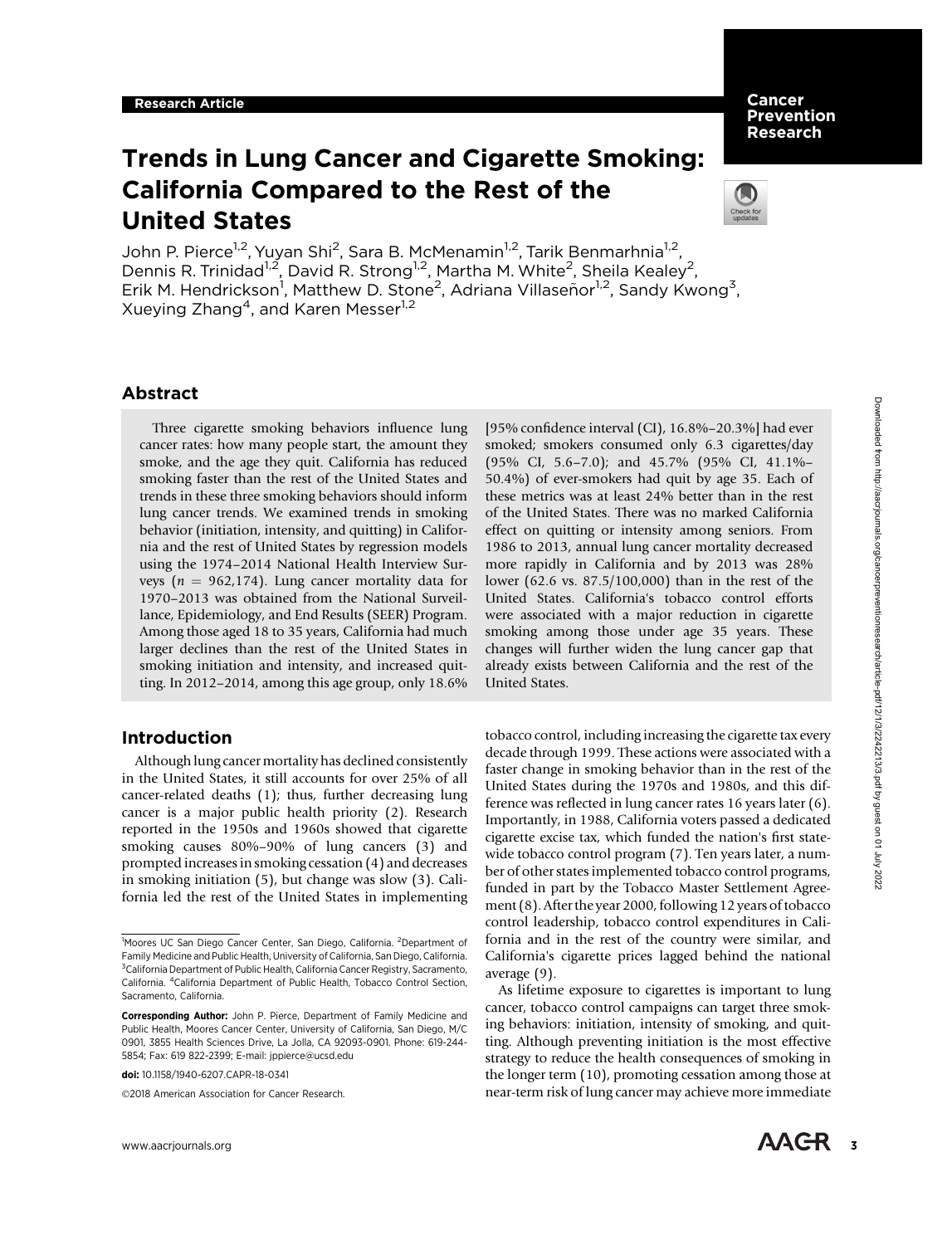reductions in lung cancer mortality (11). However, the British Doctor's study determined that individuals who quit smoking at older ages (the peak lung cancer mortality age group) would only gain a small decrease in risk of smoking-related mortality, whereas quitting by age 35 years would avoid almost all later health consequences of smoking, and quitting by age 50 years avoids about half of the health consequences (12). There is also good evidence that reducing the intensity of daily cigarette smoking will reduce lung cancer risk (13). Smoking intensity has declined in the United States since the 1980s, led by reduced peak consumption levels observed for younger cohorts of smokers (14).

Approaches to reduce smoking behavior have differed considerably across jurisdictions. Most jurisdictions target smokers to quit (15), emphasizing the health consequences of smoking, sometimes with hard-hitting advertisements (16–18). California's program also included competitive grants for community organizers, mass media messages, and scientific publications emphasizing secondhand smoke exposure (a draft EPA report labeled it a carcinogen in 1990; ref. 19) and industry manipulation of adolescents (20)—together, these have been called a "social norm approach" to achieving a smoke-free society (21). Evidence is needed for the relative success of these differing tobacco control approaches to reducing smoking and lung cancer rates.

In this article, we compare age-specific trends from the 1970s to 2014 (before the rise of e-cigarettes; ref. 22) in smoking initiation, smoking intensity, and cessation in California versus the rest of the United States, allowing for a change in the trend after the year 2000. For initiation, we report trends among those under 35 years whose risk of initiation may have been influenced by the California program, as well as the proportion of ever-smokers among older populations. As intensity varies considerably depending on smoke-free workplaces (23), we report separately for the younger and older working populations and for seniors. For cessation, we report trends in the proportion who have quit smoking at the three target ages (35, 50, and 65 years). Finally, we update trends in lung cancer for California and the rest of the United States (6) to examine how California's unique approach to tobacco control might be associated with lung cancer mortality.

# Materials and Methods

# Data sources

The National Health Interview Survey (NHIS) has assessed smoking behavior in the United States since the 1960s, obtaining data through a complex, multistage sample design involving stratification, clustering, and oversampling of specific population subgroups. This sampling system is updated every decade (24). The National Center for Health Statistics (NCHS) uses the design and weighting information to formulate variance estimates for NHIS

statistics. We needed geographic variables (California vs. the rest of United States) from each survey for our analyses. We obtained data use agreements and statistical assistance from NCHS Research Data Center to provide this detail in the late 1990s (for 1974–1995 data) and then in 2016 (for 1997–2014 data). To preserve confidentiality and meet the NCHS' minimum requirements for cell sizes, we pooled the 1997–2014 data into 3-year intervals (e.g., 2013 estimate represents 2012–2014 surveys). NHIS annual household sample sizes range from 35,000 to 45,000 and report individual-level response rates of >60% for the period for a total sample of 962,174 respondents. The Census estimates of the California population over this period suggest that it is approximately 10% of the national sample. However, it is important to note that smoking was not collected in every NHIS before 1997.

While lung cancer incidence and mortality follow similar trends (25), we chose to report lung cancer mortality data as it is the critical endpoint. Data for California and the rest of the United States were obtained for each year from 1970–2013 from the Surveillance, Epidemiology, and End Results (SEER) Program (26). Lung cancer–related deaths are from death certificates filed in the 50 states and the District of Columbia. Age-adjusted lung cancer mortality rates of 35 years or older were calculated using the SEER<sup>\*</sup>-Stat software version 8.3.5 (<www.seer.cancer.gov/seerstat>) and standardized in each calendar year to the 2000 U.S. Census population, using SEER records for changes from ICD-8, ICD-9, and ICD-10 (27). For each year, we calculated the percent difference between California and the rest of the United States [100\*(RoUS-CA)/RoUS] and fitted a linear regression line to these data to estimate the average change in this difference each year.

## Population-level smoking behaviors

In the United States, smoking initiation is assessed with a positive response to the question: "Have you ever smoked at least 100 cigarettes in your entire life?", thus it ignores limited experimentation with cigarettes. These ever-smokers are classified as current or former smokers from their response to: "Do you now smoke cigarettes every day, somedays, or not at all?" (prior to 1992, the question was simply: "Do you smoke cigarettes now?"). Smoking cessation was defined as the Quit Ratio (former/ ever-smoker; ref. 28). Smoking intensity was assessed as the number of cigarettes a daily smoker smoked each day, and for nondaily smokers, the average number of cigarettes smoked on days that they smoked (in previous 30 days).

## Statistical analyses

Estimates of ever smoking and smoking intensity were standardized to the 2000 U.S. census by age (18–34, 35– 64, and 65+ years), gender, and education (no college vs. some college). Analyses of quitting behavior focus on 10 year age groups with midpoints ages 35, 50, and 65 years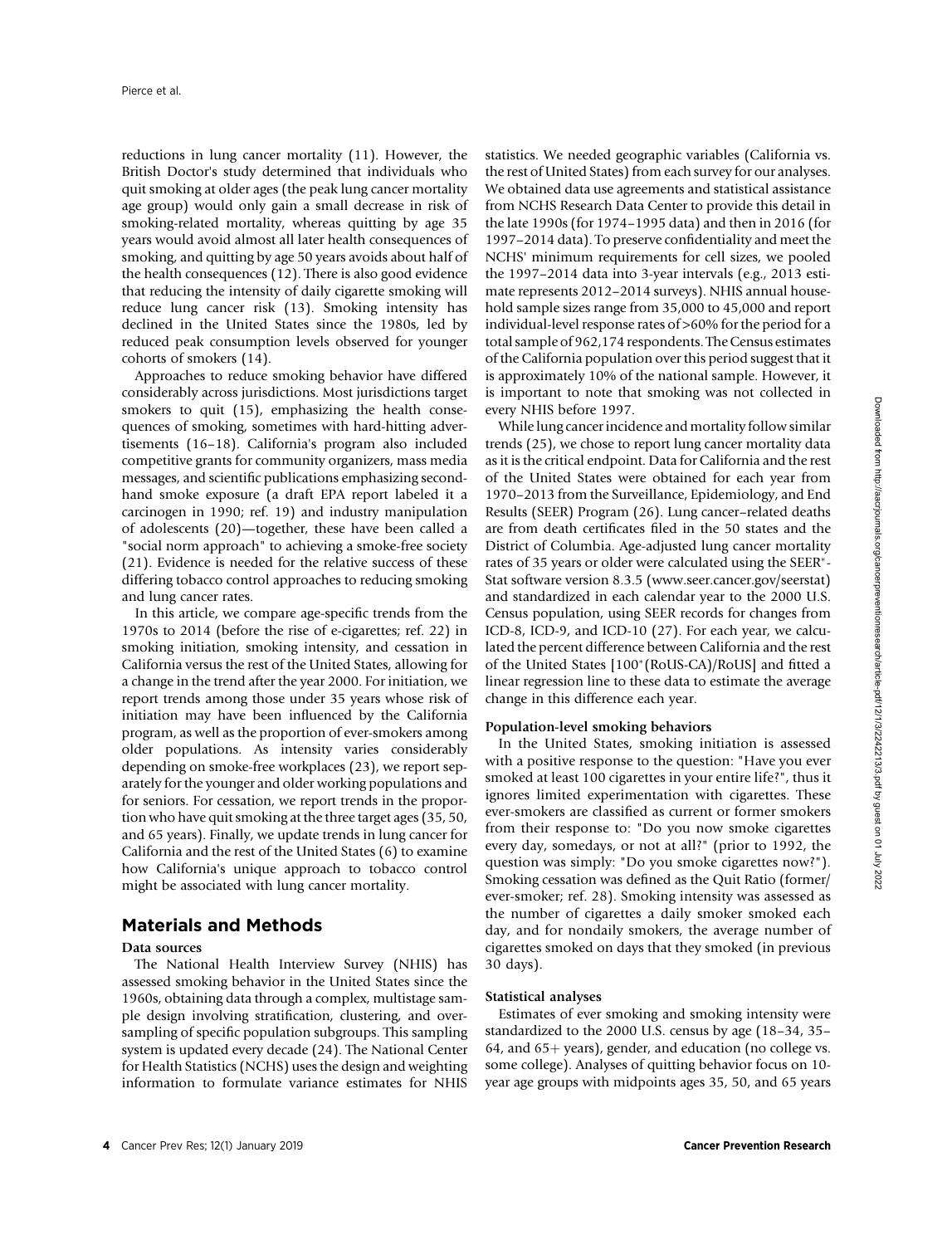

#### Figure 1.

Trends in smoking initiation in California and the rest of the United States, 1974–2014 among 18- to 34-year-olds (A) and individuals aged  $\geq$ 35 years (B). Data Source: National Health Interview Surveys. Data for years 1997–2014 are collated over a 3-year period (e.g., 2013 point estimate represents years 2012–2014). Error bars, 95% CIs.

(30- to 39-year-olds, 45- to 54-year-olds, and 60- to 69 year-olds). Within each 10-year age group, we standardized estimates to the 2000 U.S. Census data by gender and education.

As the implementation of tobacco control strategies changed in each location around 2000 (California implementation slowed, whereas in the rest of the United States implementation increased; ref. 29), we allowed for the possibility of a change in slope in each smoking behavior in the year 2000. For each of the three smoking behaviors, an initial linear regression was run modeling California and the rest of the United States separately, including an intercept, the year, and the number of years after 2000 (for change in slope) as the dependent variables. Model results were tested to determine whether there was a significant  $(P < 0.05)$  change in slope for data before and after 2000. If there was no significant change in slope, the model was rerun without the variable for number of years after 2000, thus resulting in a linear line for the entire period.

All analyses were completed in SAS version 9.3.

We used two models for ever-smoking: one focused on respondents under age 35 years (to capture recent initiators) and one for those  $35+$  years, which would reflect initiation before the California campaign. For smoking intensity, we investigated three models: one for younger smokers (18–34 years), a second for the older working-age population (35–64 years), and a third for those in retirement ( $\geq$ 65 years). For quitting, we used three models centered on our targeted ages of interest (ages 35, 50, and 65 years). Finally, we plotted age-adjusted lung cancer mortality rates for California versus the rest of the United States from 1970 through 2013. We calculated the annual difference in lung cancer rates between the two locations and fitted a linear regression line.

# Results

# Smoking initiation

In 1974, the prevalence of ever-smokers among 18- to 34-year-olds in California was similar to the rest of the United States [47.8%; 95% CI (confidence interval), 46.4%–49.3%; Fig. 1A]. Through the year 2000, the average annual decline in ever-smoking was twice as fast in California compared with the rest of the United States  $(-0.96\%/year, 95\% CI, -1.07\% to -0.84\% vs. -0.44\%/$ year, 95% CI,  $-0.47%$  to  $-0.40%$ ;  $P < 0.0001$ ). After 2000,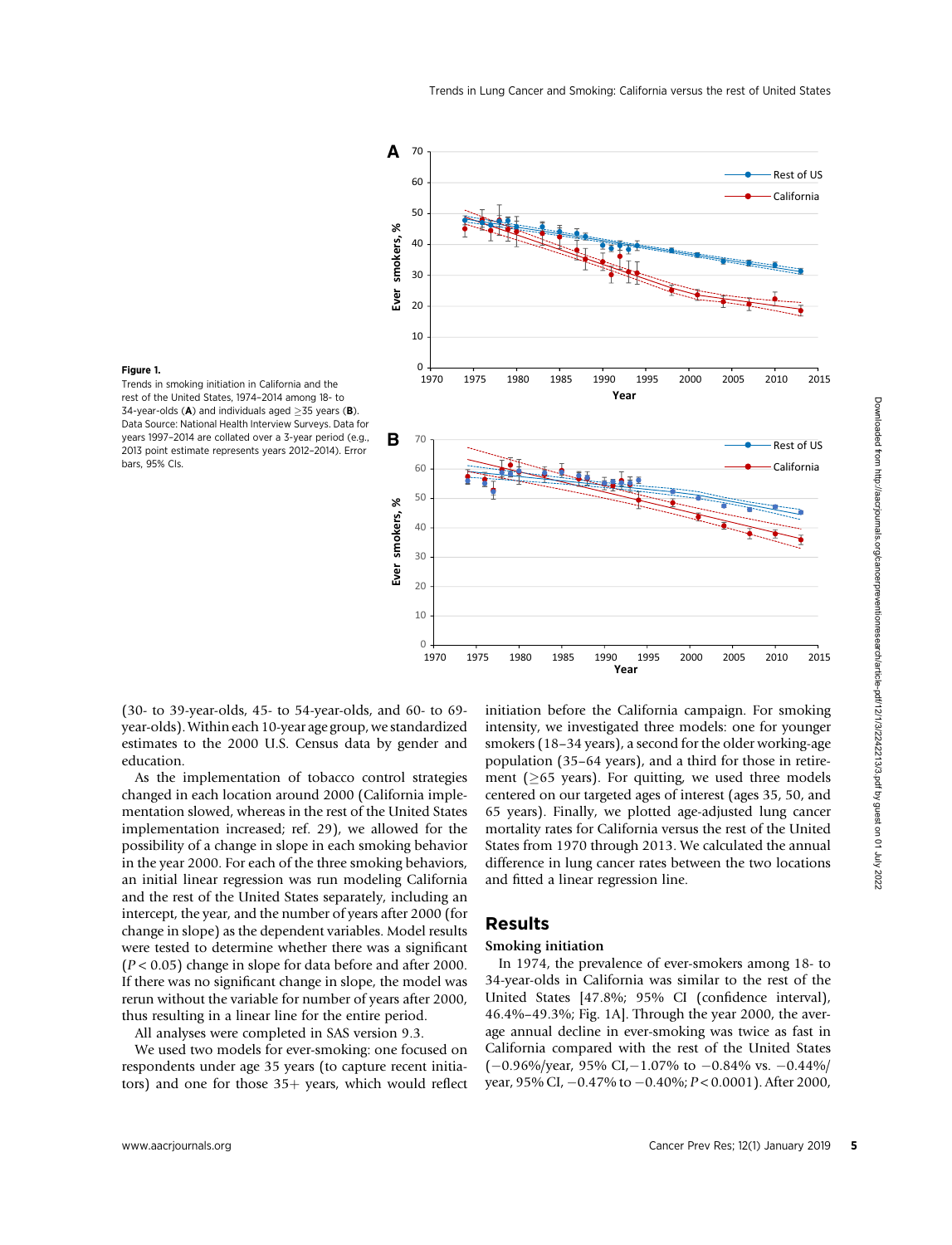Pierce et al.



#### Figure 2.

Average daily cigarette consumption in California and the rest of the United States, 1978–2014 among 18- to 34-year-old smokers (A), 35- to 64-year-old smokers (B), and smokers aged  $65+$  years (C). Data Source: National Health Interview Surveys. Data for years 1997–2014 are collated over a 3-year period (e.g., 2013 point estimate represents years 2012–2014). Error bars, 95% CIs.

in California only, the rate of decline slowed significantly, to a rate similar to the rest of the United States. In 2012– 2014, prevalence of ever-smoking in California was 18.6% (95% CI, 16.8%–20.3%) which was 40% lower than in the rest of the United States (31.4%; 95% CI, 30.4%–32.3%,  $P < 0.0001$ ).

Among those aged  $35+$  years in the mid-1970s, approximately 60% of the population in both California and the rest of the United States were ever-smokers. (Fig. 1B) In the period to 2000, ever-smoking declined at twice the rate in California compared with the rest of the United States  $(-0.69\%/year, 95\% CI, -0.53\% to -0.85\% vs. -0.29\%/$ year, 95% CI,  $-0.39%$  to  $-0.19%$ ). After 2000, this rate of decline increased only in the rest of the United States, to a rate similar to that of California. In 2012–2014, California had approximately 20% fewer ever-smokers compared with the rest of the United States (35.9%, 95% CI, 34.3%–37.5% vs. 45.3%, 95% CI, 44.7%–45.8%).

# Smoking intensity

Among 18- to 34-year-old smokers, in 1978, smoking intensity was similar in California to the rest of the United States (18.4 cigarettes/day; 95% CI, 17.6–19.1; Fig. 2A). A split regression line fit the data well ( $R^2$  = 0.98). From 1978 to 2000, consumption declined at a 45% faster annual rate in California than in the rest of the United States  $(-0.48)$ cigarettes/day, 95% CI,  $-0.40$  to  $-0.56$  vs.  $-0.33$  cigarettes/day, 95% CI, 0.29 to  $-0.36$ ). After 2000, the annual rate of decline in smoking intensity slowed significantly only in California to  $-0.12$  cigarettes/day (95% CI,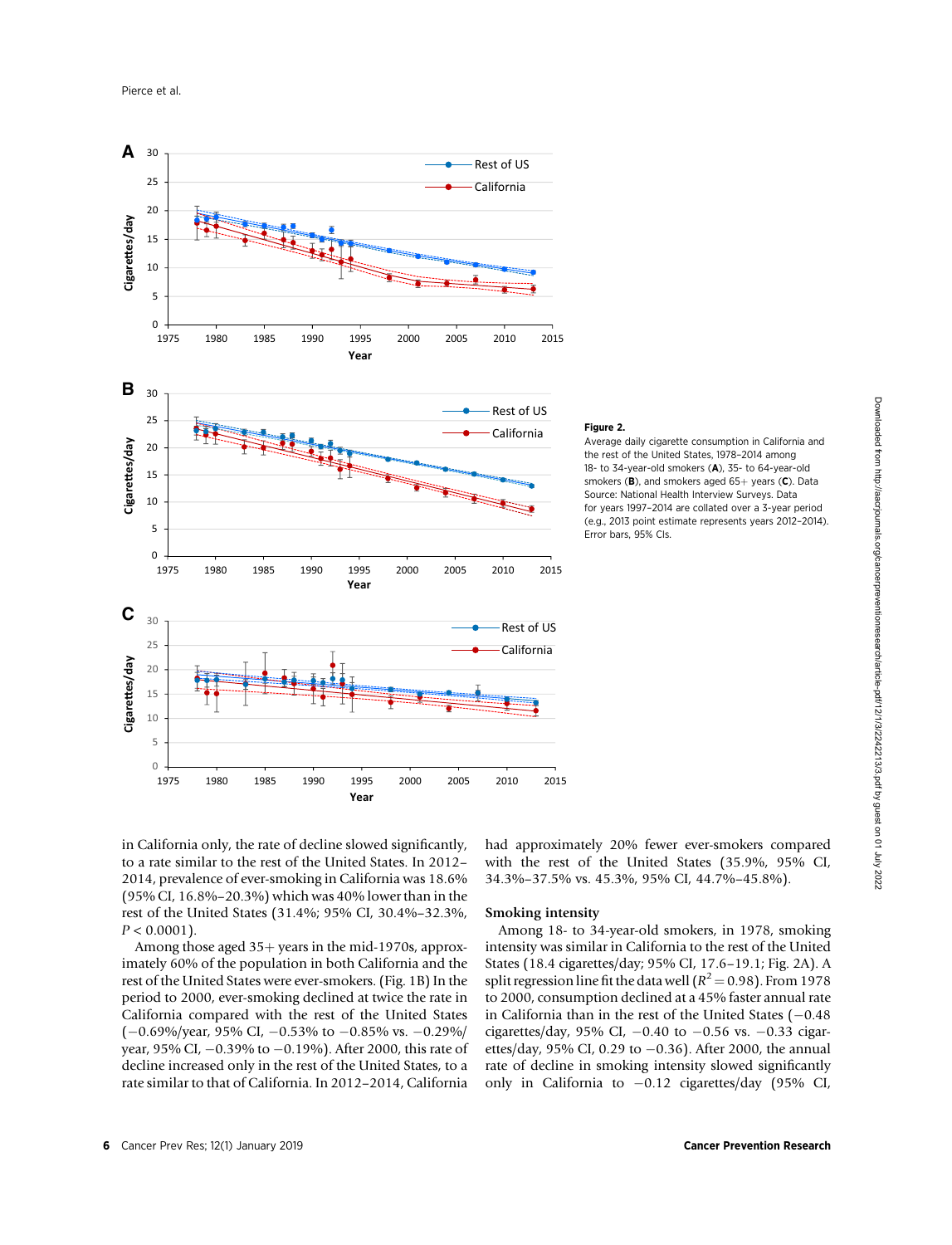

#### Figure 3.

Trends in smoking cessation in California and rest of the United States, 1978–2014 for quitting by target age 35 (among 30- to 39-year-old ever smokers (A), quitting by target age 50 (among 45- to 54-year-old ever smokers; B), and quitting by target age 65 (among 60- to 69-yearold ever smokers; C). Data Source: National Health Interview Surveys. Data for years 1997–2014 are collated over a 3-year period (e.g., 2013 point estimate represents years 2012–2014). Error bars, 95% CIs. Quit Ratio is the ratio of former smokers to ever-smokers.

 $-0.06 - 0.29$ ). In 2012–2014, smoking intensity among 18to 34-year-old smokers was 30% lower in California (6.3 cigarettes/day; 95% CI, 5.6–7.0) than in the rest of the United States (9.2 cigarettes/day; 95% CI, 9.0–9.5).

Among 35- to 64-year-old smokers, in 1978, smoking intensity in California was similar to the rest of the United States (23.2 cigarettes/day; 95% CI, 22.4–24.0; Fig. 2B). A linear regression fit the data well ( $R^2 = 0.98$ ). Through 2014, the rates of decline were equivalent to the pre-2000 decline seen in each respective location for the 18- to 34 year-olds. In 2012–2014, smoking intensity in California was 8.7 cigarettes/day (95% CI, 8.1–9.3), which was 37% lower ( $P < 0.0001$ ) than in the rest of the United States (12.9 cigarettes/day, 95% CI, 12.7–13.2).

Among smokers aged  $65+$  years, in 1978, smoking intensity in California was not different to that in the rest of the United States (17.8 cigarettes/day, 95% CI, 16.2– 19.5; Fig. 2C). Through 2014, the annual average smoking intensity declined significantly in both California  $(-0.19)$ cigarettes/day/year; 95% CI,  $-0.11$  to  $-0.26$ ) and in the rest of the United States  $(-0.15 \text{ eigenttes/day/year}; 95\%$ CI, 0.  $-12$  to  $-0.18$ ). In 2012–2014, the average cigarette consumption in this age group in California was 11.6 cigarettes/day (95% CI, 10.5–12.7), which was 15% lower  $(P = 0.002)$  than the 13.2 cigarettes/day (95% CI, 12.8– 13.6) in the rest of the United States.

## Quitting by target age

In 1978, approximately 30% of ever-smokers had quit by age 35 years in both California and the rest of the United States (Fig. 3A). The model for both locations was an adequate fit to the data  $(R^2 = 0.61)$ . From 1978 to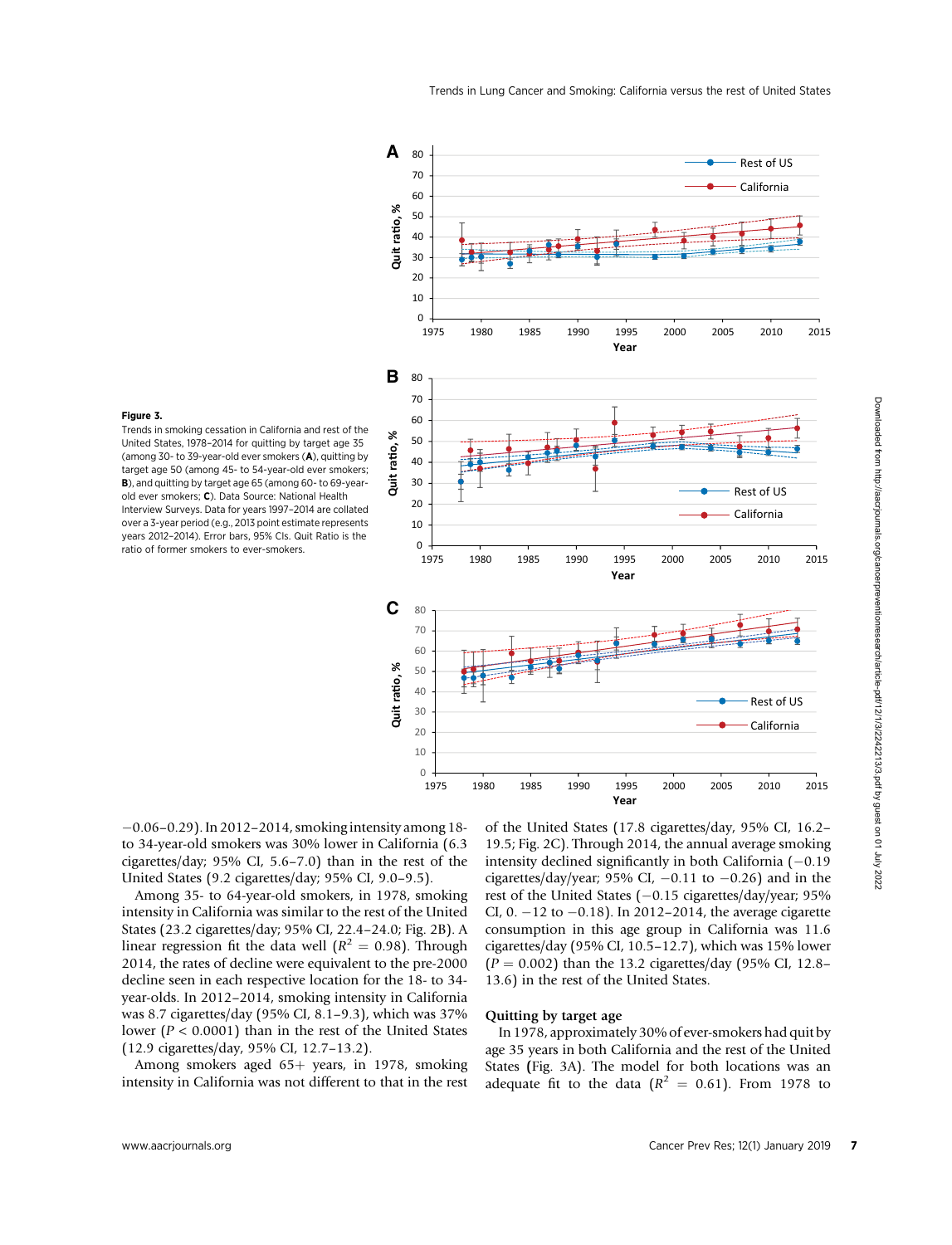

#### Figure 4.

Trends in lung cancer mortality in California and the rest of the United States, 1970–2013 for age  $35+$  years expressed as age-adjusted lung cancer mortality rates per 100,000 (A) and percent difference in lung cancer mortality [100  $\times$  (US-CA)/ US]; year change slope  $= 93\%$  and R2  $= 97.26\%$  (B). Data Source: Surveillance, Epidemiology, and End Results (SEER) Program SEER\*Stat Database.

2012–2014, the quit ratio increased consistently at 0.38%/ year (95% CI, 0.16%–0.60%) in California. In the rest of the United States, there was no increase until after 2000, when the rate became similar to that in California. In 2012–2014, the quit ratio in California was 24% higher than in the rest of the United States [45.7%, 95% CI, 41.1%–50.4% vs. 37.8%, 95% CI, 36.1%–39.4%;  $P =$ 0.0007].

In 1978, the proportion of ever-smokers who had quit by target age 50 years was similar in California and the rest of the United States (30.7%; 95% CI, 27.1%–34.4%; Fig. 3B) From 1978 to 2014, the model was an adequate fit to the data ( $R^2 = 0.65$ ) and, quitting increased in California at a consistent rate of 0.4%/year (95% CI, 0.15%–0.65%). Prior to the year 2000, quitting increased at the same rate in the rest of the United States. However, after 2000, the quit ratio actually declined through  $2014$  (-0.37%/year, 95% CI,  $-0.06$  to  $-0.68$ ). In 2012–2014 the quit ratio was 27% higher in California than in the rest of the United States (56.3%, 95% CI, 51.6%–60.9% vs. 46.4%, 95% CI, 44.7%–48.1%).

In 1978, approximately half of ever-smokers in California and the rest of the United States had quit by age 65 years. (Fig. 3C). A linear regression line fit the model well  $(R^2 = 0.79)$ . The quit ratio increased consistently and slightly faster in California (0.65%/year, 95% CI, 0.31%–1.00%) than in the rest of the United States (0.55%/year, 95% CI, 0.44%–0.67%) with no evidence of a change in slope through 2014. In 2012–2014, there was no difference in the proportion of ever-smokers who had quit in California compared with the rest of the United States (64.9%; 95% CI, 63.3%–66.5%).

## Lung cancer mortality

In 1970, lung cancer mortality was higher in California (76.3/100,000) than in rest of the United States (71.5/ 100,000; Fig. 4A) and climbed consistently in both locations through 1985 (California  $= 107.8/100,000$ ; rest of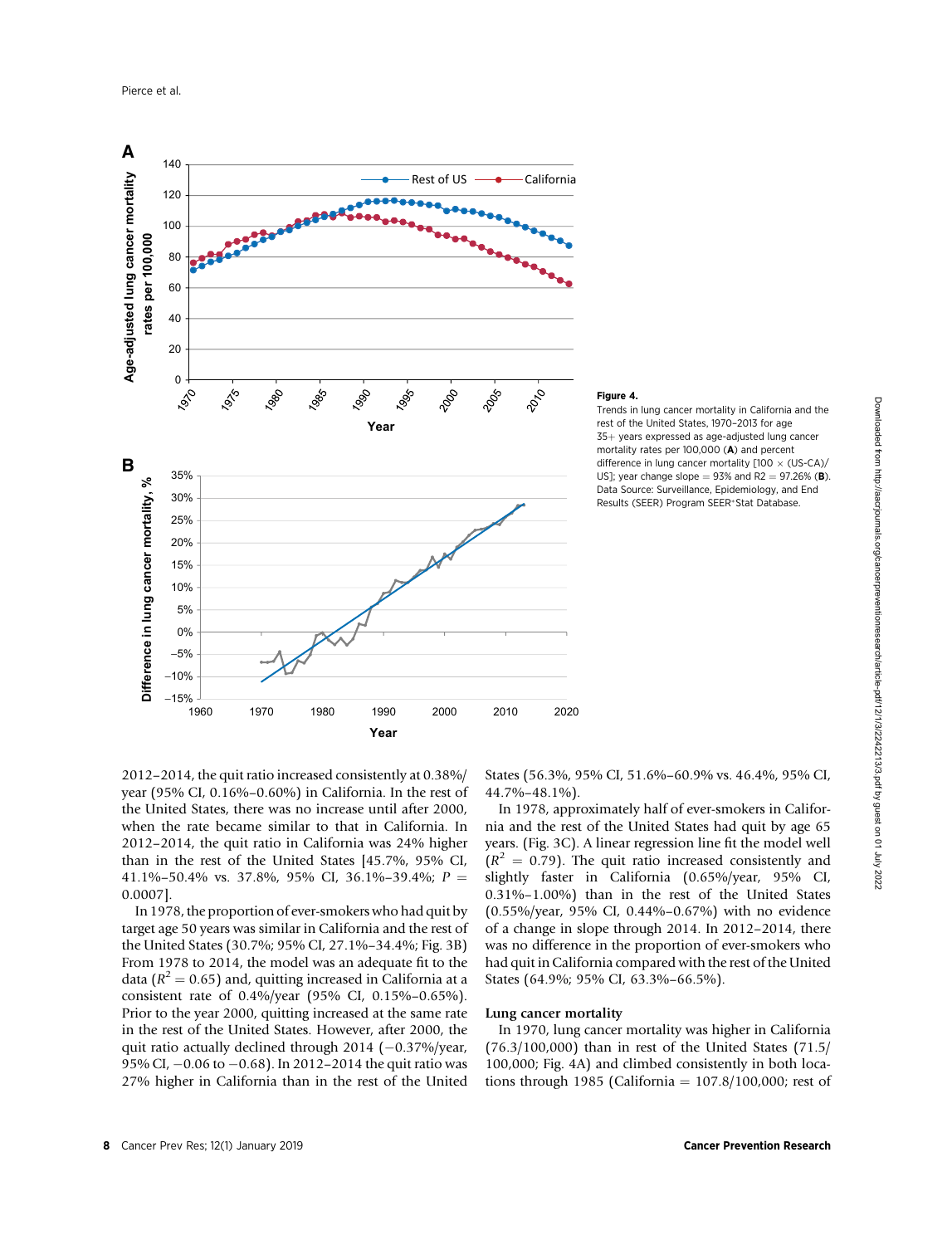the United States  $= 106.2/100,000$ . It continued to climb in the rest of the United States to peak in 1993 at 116.8/ 100,000, which was 7% higher than California's 1985 peak. After a few stable years, lung cancer mortality in California declined consistently from 1991 through 2013, at an average rate of approximately 2/100,000/year to 62.6/100,000. In the rest of the United States, lung cancer mortality also declined after its 1993 peak through 2013 to 87.5/100,000 (rate of 1.5/100,000/year). As the consistent rate of decline in California was 33% faster than the rest of the United States, lung cancer mortality rates in California became increasingly lower than in the rest of the United States and the percent difference  $[100 \times (R_{\text{O}})]$ RoUS] grew at a rate of 0.93%/year (95% CI, 0.88%– 0.97%). By 2012–2013, lung cancer mortality was 28% lower in California compared with the rest of the United States (Fig. 4B).

# **Discussion**

In its first 12 years, California's tobacco control program had an important impact on smoking behavior, particularly among the younger ages, compared with the rest of the United States. California experienced a rapid decline in smoking initiation in those under 35 years of age and a major decline in intensity of smoking among those of working age. Although there was no marked state-level effect on cessation among smokers at near-term risk for lung cancer (i.e., seniors), the program was associated with increased cessation before age 35 years. However, after the year 2000, a weakened California program and increased tobacco control in the rest of the country cancelled out the year-over-year California gains. Nevertheless, in 2012– 2014, among those under 35 years, the combination of a 39% lower initiation rate, a 30% lower intensity among continuing smokers, and a 24% higher cessation rate meant that young Californians had much less exposure to cigarette smoking than those of similar age in the rest of the country.

In the 1970s, California did not have the advantage of lower smoking initiation, lower intensity among smokers, and higher cessation, and, indeed, lung cancer mortality was higher than in the rest of the United States. However, smoking behavior changed earlier in California than in the rest of the United States, and this was not explained by migration or immigration (30). Furthermore, this change was associated with lung cancer mortality peaking earlier and then, over the past 20 years, declining consistently faster in California compared with the rest of the United States. Over this period, the percent difference in lung cancer mortality between the rest of the United States and California grew by a fairly consistent 1 percentage point per year. Should current trends continue, in 2037, lung cancer mortality will be 50% higher in the rest of the United States than in California. No doubt this larger decline in Cali-

fornia mortality is attributable in part to the increasingly lower rate of ever-smoking seen among older Californians, as well as to the marginally higher cessation rates and lower smoking intensity observed in these same populations. However, the most dramatic difference in exposure to cigarette smoking has been among those under the age of 35 years, and this can be projected to dramatically increase the annual gap in lung cancer mortality in the future, when the current cohorts mature to the ages most at risk for lung cancer.

California's Tobacco Control Program started just as the Environmental Protection Agency released its first draft of a report labeling secondhand smoke as a class A carcinogen (31). The program focused on social norms, providing funding for local community organizers focused on this newly recognized carcinogen (21, 32). There followed a rapid increase in local ordinances restricting where smoking was allowed (33). The Program highlighted tobacco marketing as a major influence on adolescent smoking (34), which was followed by a number of ordinances restricting advertising near schools. In 1994, California passed the first state legislation that mandated smoke-free workplaces, restaurants, and bars, some 8 years ahead of the next jurisdiction (35). Major changes were documented in protecting nonsmokers from secondhand smoke, particularly children and indoor workers (36). Early in the program, these changes were hypothesized to be more impactful on never-smokers and also on young people who were in the early stages of smoking initiation, as has as we identified in a previous study (37). Although the Program pioneered quitlines (38), it did not promote cessation through a health care system approach as was done in the United Kingdom (39). By the mid-1990s, California had implemented a program to limit underage tobacco purchases and promote smoke-free school campuses (40).

After 17 years of failing to further increase the tobacco tax, in 2016, voters approved a \$2 increase in tobacco excise taxes, revitalizing the California Tobacco Control Program. The question remains whether this will be sufficient to recapture the momentum toward a smoke-free society so evident in the 1990s, particularly given the rise of e-cigarette usage (41) and the evidence that this may herald an increase in cigarette smoking in young people. A comparison of programs that have used a different mix of tobacco control strategies (e.g., New York, Australia), might elucidate how the different strategies have influenced smoking behavior, in particular, whether any of the strategies have been more effective in increasing cessation among seniors.

If, as we strongly expect, changed smoking behavior is the cause of the more rapid decline in lung cancer in California, then we would expect that the decline would be more marked in the histologic subtypes of cancer (squamous cell and small-cell lung cancer) that are more strongly smoking-related than in adenocarcinoma (42).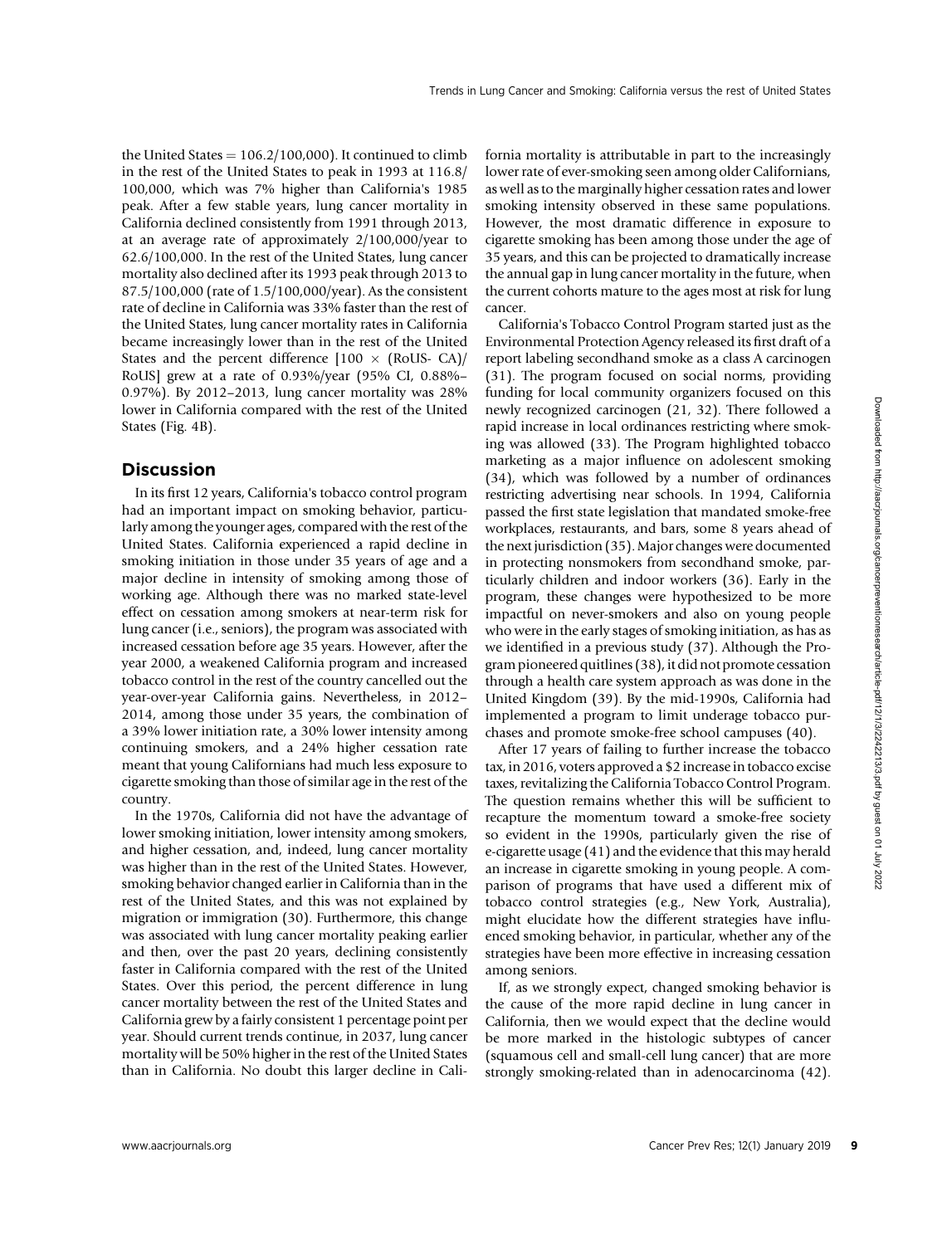Importantly, adenocarcinoma now makes up 47% of all lung cancers in California (43). It is possible that the faster decline in lung cancer mortality in California reflects a greater dissemination of lung cancer early-detection programs that result in early-stage diagnosis and more effective treatment (44). However, most lung cancers are diagnosed when patients present with symptoms, indicating advanced stage disease that is difficult to treat. Although the National Lung Screening Trial (NLST; ref. 45) demonstrated a 20% reduction in mortality with low-dose CT screening, concerns such as how to treat large numbers of false-positive findings have limited widespread dissemination (46). An analysis of trends in lung cancer stage between California and the rest of the United States will be needed to rule out this unlikely hypothesis.

A strength of this study is that smoking behavior measures are from the NHIS, the longest running U.S. survey on tobacco use. A limitation is that the NHIS is not designed to provide representative estimates of state data. However, NHIS estimates of smoking prevalence for California have been shown to be similar to estimates from other surveys that were designed to make staterepresentative estimates (47). A strength is that lung cancer mortality was obtained from death certificates collated through population registries.

California's tobacco control program, a pioneer in targeting the social norms around smoking, was associated with a major decline in cigarette smoking among those under age 35 years, and a reduction in smoking intensity in working-age populations, but did not influence quitting among seniors. Since the past two decades, lung cancer mortality has decreased faster in California than the rest of the United States, mainly from these earlier reductions in smoking initiation. These California-specific reductions in cigarette smoking among younger populations should result in increasingly lower lung cancer mortality among younger birth cohorts as they age into the future.

## Disclosure of Potential Conflicts of Interest

No potential conflicts of interest were disclosed.

# References

- 1. Siegel RL, Miller KD, Jemal A. Cancer statistics, 2018. CA Cancer J Clin 2018;68:7–30.
- 2. US Department of Health and Human Services. Healthy People 2020, Cancer Objective. US Department of Health and Human Services, Centers for Disease Control and Prevention. Available from: [https://www.healthypeople.gov/2020/topics-objectives/](https://www.healthypeople.gov/2020/topics-objectives/topic/cancer) [topic/cancer](https://www.healthypeople.gov/2020/topics-objectives/topic/cancer).
- 3. US Department of Health and Human Services. The health consequences of smoking-50 years of progress: a report of the surgeon general. Atlanta, GA: Centers for Disease Control and Prevention; 2014.
- 4. Pierce JP, Gilpin EA. News media coverage of smoking and health is associated with changes in population rates of

#### Disclaimer

The findings and conclusions in this paper are those of the author(s) and do not necessarily represent the views of the Research Data Center, the National Center for Health Statistics, or the Centers for Disease Control and Prevention or the California Department of Public Health.

# Authors' Contributions

Conception and design: J.P. Pierce, Y. Shi, D.R. Trinidad, D.R. Strong, A. Villaseñor

Development of methodology: J.P. Pierce, Y. Shi, T. Benmarhnia, K. Messer

Acquisition of data (provided animals, acquired and managed patients, provided facilities, etc.): J.P. Pierce

Analysis and interpretation of data (e.g., statistical analysis, biostatistics, computational analysis): J.P. Pierce, Y. Shi, S.B. McMenamin, T. Benmarhnia, D.R. Trinidad, M.M. White, E. M. Hendrickson, A. Villaseñor, S. Kwong, X. Zhang, K. Messer Writing, review, and/or revision of the manuscript: J.P. Pierce, Y. Shi, S.B. McMenamin, T. Benmarhnia, D.R. Trinidad, D.R. Strong, M.M. White, S. Kealey, E. M. Hendrickson, M.D. Stone, A. Villaseñor, S. Kwong, K. Messer

Administrative, technical, or material support (i.e., reporting or organizing data, constructing databases): M.M. White, E. M. Hendrickson

Study supervision: J.P. Pierce

## Acknowledgments

The authors would like to thank Dr. Frances McCarty of the National Center for Health Statistics, Research Data Center for her patience and assistance in helping us get these smoking behavior datasets ready for analysis.This work was supported by the Tobacco Related Disease Research Program (TRDRP) grant (24ST-0050, to J.P. Pierce and Y. Shi), 26IR-0024 (to J.P. Pierce and S.B. McMenamin), 24RT-0036 (to K. Messer), and 23RT-0016 (to D. R. Trinidad).

The costs of publication of this article were defrayed in part by the payment of page charges. This article must therefore be hereby marked advertisement in accordance with 18 U.S.C. Section 1734 solely to indicate this fact.

Received September 5, 2018; revised October 1, 2018; accepted October 5, 2018; published first October 10, 2018.

smoking cessation but not initiation. Tob Control 2001;10: 145–53.

- 5. Gilpin EA, Lee L, Evans N, Pierce JP. Smoking initiation rates in adults and minors: United States, 1944–1988. Am J Epidemiol 1994;140:535–43.
- 6. Pierce JP, Messer K, White MM, Kealey S, Cowling DW. Forty years of faster decline in cigarette smoking in California explains current lower lung cancer rates. Cancer Epidemiol Biomarkers Prev 2010;19:2801–10.
- 7. Bal DG, Kizer KW, Felten PG, Mozar HN, Niemeyer D. Reducing tobacco consumption in California. Development of a statewide anti-tobacco use campaign. JAMA 1990;264: 1570–4.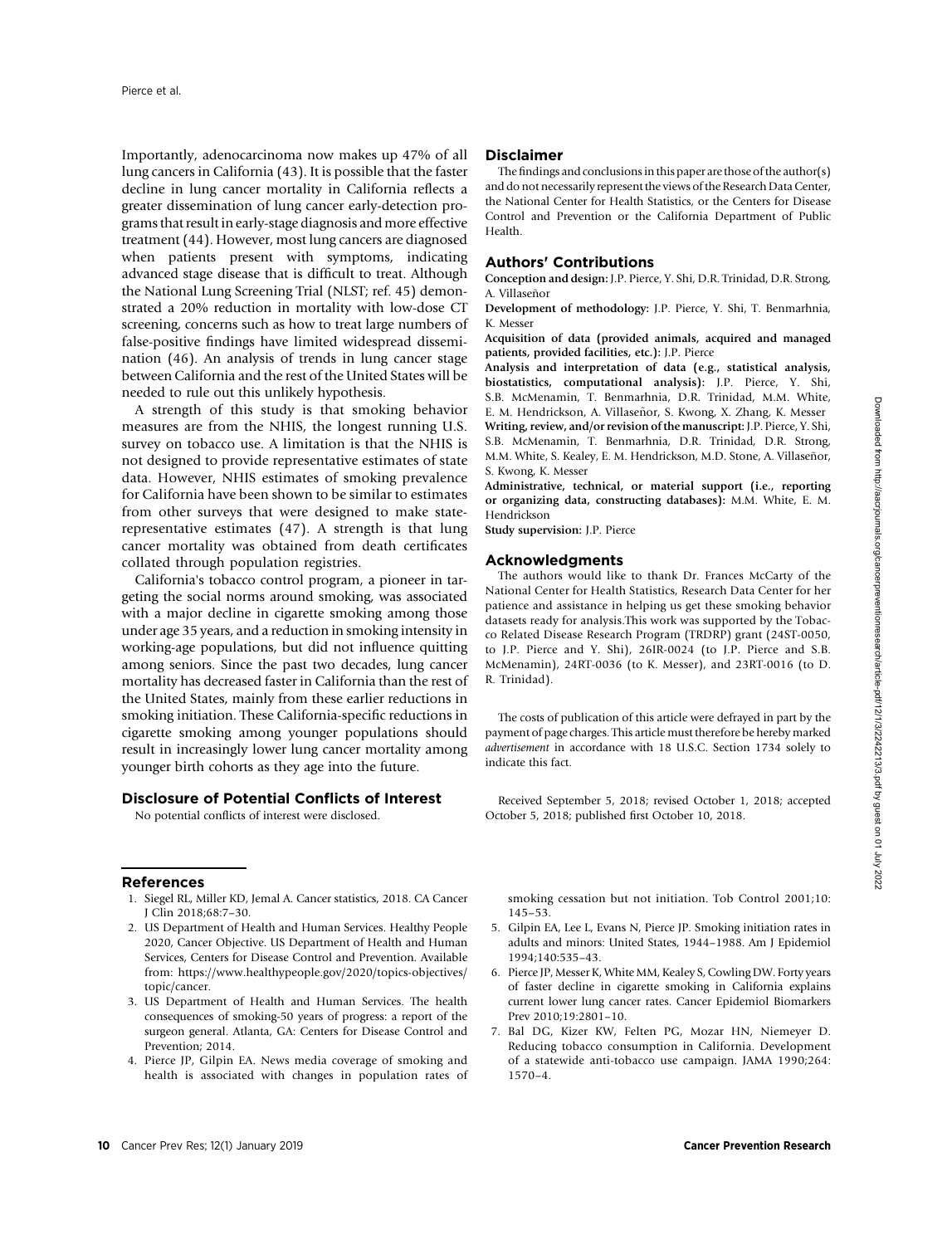- 8. Niemeyer D, Miner KR, Carlson LM, Baer K, Shorty L. The 1998 Master Settlement Agreement: a public health opportunity realized–or lost? Health Promot Pract 2004;5:21s–32s.
- 9. Pierce JP, Shi Y, Hendrickson EM, White MM, Noble ML, Kealey S, et al. Tobacco control in California compared with the rest of the USA: trends in adult per capita cigarette consumption. Tob Control 2017.
- 10. US Department of Health and Human Services. Preventing tobacco use among youth and young adults: a report of the Surgeon General. Atlanta, GA: Centers for Disease Control and Prevention; 2012.
- 11. Russell MA.Cigarette dependence: II. Doctor's role in management. Br Med J 1971;2:393–5.
- 12. Doll R, Peto R, Boreham J, Sutherland I. Mortality in relation to smoking: 50 years' observations on male British doctors. BMJ 2004;328:1519.
- 13. Vlaanderen J, Portengen L, Schuz J, Olsson A, Pesch B, Kendzia B, et al. Effect modification of the association of cumulative exposure and cancer risk by intensity of exposure and time since exposure cessation: a flexible method applied to cigarette smoking and lung cancer in the SYNERGY Study. Am J Epidemiol 2014;179:290–8.
- 14. Pierce JP, Messer K, White MM, Cowling DW, Thomas DP. Prevalence of heavy smoking in California and the United States, 1965-2007. JAMA 2011;305:1106–12.
- 15. Pierce JP, Dwyer T, Chamberlain A, Aldrich RN, Shelley JM. Targeting the smoker in an anti-smoking campaign. Prev Med 1987;16:816–24.
- 16. Hill D, Chapman S, Donovan R. The return of scare tactics. Tob Control 1998;7:5–8.
- 17. Durkin S, Brennan E, Wakefield M. Mass media campaigns to promote smoking cessation among adults: an integrative review. Tob Control 2012;21:127–38.
- 18. Murphy-Hoefer R, Davis KC, Beistle D, King BA, Duke J, Rodes R, et al. Impact of the tips from former smokers campaign on population-level smoking cessation, 2012-2015. Prev Chronic Dis 2018;15:E71.
- 19. Borland R, Pierce JP, Burns DM, Gilpin E, Johnson M, Bal D. Protection from environmental tobacco smoke in California. The case for a smoke-free workplace. JAMA 1992; 268:749–52.
- 20. Pierce JP, Gilpin E, Burns DM, Whalen E, Rosbrook B, Shopland D, et al. Does tobacco advertising target young people to start smoking? Evidence from California. JAMA 1991;266: 3154–8.
- 21. Pierce JP, Evans N, Farkas A, Cavin S, Berry C, Kramer M, et al. Tobacco use in California: an evaluation of the tobacco control program, 1989–1993. A report to the California Department of Health Services. La Jolla, CA: University of California, San Diego; 1994.
- 22. US Department of Health and Human Services. E-Cigarette use among youth and young adults. A report of the Surgeon General. Atlanta, GA: Centers for Disease Control and Prevention; 2016.
- 23. Hopkins DP, Razi S, Leeks KD, Priya Kalra G, Chattopadhyay SK, Soler RE. Smokefree policies to reduce tobacco use. A systematic review. Am J Prev Med 2010;38:S275–89.
- 24. Centers for Disease Control, National Center for Health Statistics. National Health Interview procedures and methodology. Available from:<https://www.cdc.gov/nchs/nhis/methods.html>. Accessed July 7.
- 25. Cronin KA, Lake AJ, Scott S, Sherman RL, Noone AM, Howlader N, et al. Annual report to the nation on the status of

cancer, part I: National Cancer Statistics. Cancer 2018;124: 2785–800.

- 26. Surveillance Epidemiology and End Results (SEER) Program. SEER\*Stat Database: mortality - all COD, aggregated with state, total U.S. (1969-2014) <Katrina/Rita Population Adjustment>. Available from: [https://seer.cancer.gov/.](https://seer.cancer.gov/)
- 27. World Health Organization. ICD-10: International statistical classification of diseases and related health problems: 10th revision. Geneva, Switzerland: WHO; 1992.
- 28. Pierce JP, Fiore MC, Novotny TE, Hatziandreu EJ, Davis RM. Trends in cigarette smoking in the United States: educational differences are increasing. JAMA 1989;261: 56–60.
- 29. Pierce JP, Shi Y, Hendrickson E, White M, Noble M, Kealey S, et al. Did slowdown on taxes and program impact California's smoking decline? Tob Regul Sci 2018;4:30–40.
- 30. Gilpin EA, Messer K, White MM, Pierce JP. What contributed to the major decline in per capita cigarette consumption during California's comprehensive tobacco control programme? Tob Control 2006;15:308–16.
- 31. US Environmental Protection Agency. EPA designates passive smoking a "Class A" or known human carcinogen. Available from: [https://archive.epa.gov/epa/aboutepa/epa-designates-passive](https://archive.epa.gov/epa/aboutepa/epa-designates-passive-smoking-class-or-known-human-carcinogen.html)[smoking-class-or-known-human-carcinogen.html](https://archive.epa.gov/epa/aboutepa/epa-designates-passive-smoking-class-or-known-human-carcinogen.html).
- 32. Roeseler A, Burns D. The quarter that changed the world. Tob Control 2010;19:i3–i15.
- 33. Pierce JP, Shanks TG, Pertschuk M, Gilpin E, Shopland D, Johnson M, et al. Do smoking ordinances protect non-smokers from environmental tobacco smoke at work? Tob Control 1994;3:15–20.
- 34. Pierce JP, Choi WS, Gilpin EA, Farkas AJ, Berry CC. Tobacco industry promotion of cigarettes and adolescent smoking. JAMA 1998;279:511–5.
- 35. International Agency for Research on Cancer. Handbooks of cancer prevention, tobacco control, Vol. 13. Evaluating the effectiveness of smoke-free policies. Lyon, France: IARC; 2009.
- 36. Gilpin EA, Farkas AJ, Emery SL, Ake CF, Pierce JP. Clean indoor air: advances in California, 1990-1999. Am J Public Health 2002;92:785–91.
- 37. Pierce JP, Naquin M, Gilpin E, Giovino G, Mills S, Marcus S. Smoking initiation in the United States: a role for worksite and college smoking bans. J Natl Cancer Inst 1991;83: 1009–13.
- 38. Pierce JP, Cummins SE, White MM, Humphrey A, Messer K. Quitlines and nicotine replacement for smoking cessation: do we need to change policy? Annu Rev Public Health 2012; 33:341–56.
- 39. Royal College of Physicians. Hiding in plain sight: treating tobacco dependency in the NHS; 2018. Available from: [www.](www.rcplondon.ac.uk/projects/outputs/hiding-plain-sight-treating-tobacco-dependency-nhs) [rcplondon.ac.uk/projects/outputs/hiding-plain-sight-treating](www.rcplondon.ac.uk/projects/outputs/hiding-plain-sight-treating-tobacco-dependency-nhs)[tobacco-dependency-nhs.](www.rcplondon.ac.uk/projects/outputs/hiding-plain-sight-treating-tobacco-dependency-nhs)
- 40. Gilpin E, Emery S, Farkas A, Distefan J, White M, Pierce J. The California Tobacco Control Program: a decade of progress. Results from the California Tobacco Surveys 1990-1999. La Jolla, University of California, San Diego; 2001.
- 41. Huang J, Duan Z, Kwok J, Binns S, Vera LE, Kim Y, et al. Vaping versus JUULing: how the extraordinary growth and marketing of JUUL transformed the US retail e-cigarette market. Tobacco Control Published Online First: 31 May 2018. doi: 10.1136/ tobaccocontrol-2018-054382.
- 42. Pesch B, Kendzia B, Gustavsson P, Jockel KH, Johnen G, Pohlabeln H, et al. Cigarette smoking and lung cancer–relative risk